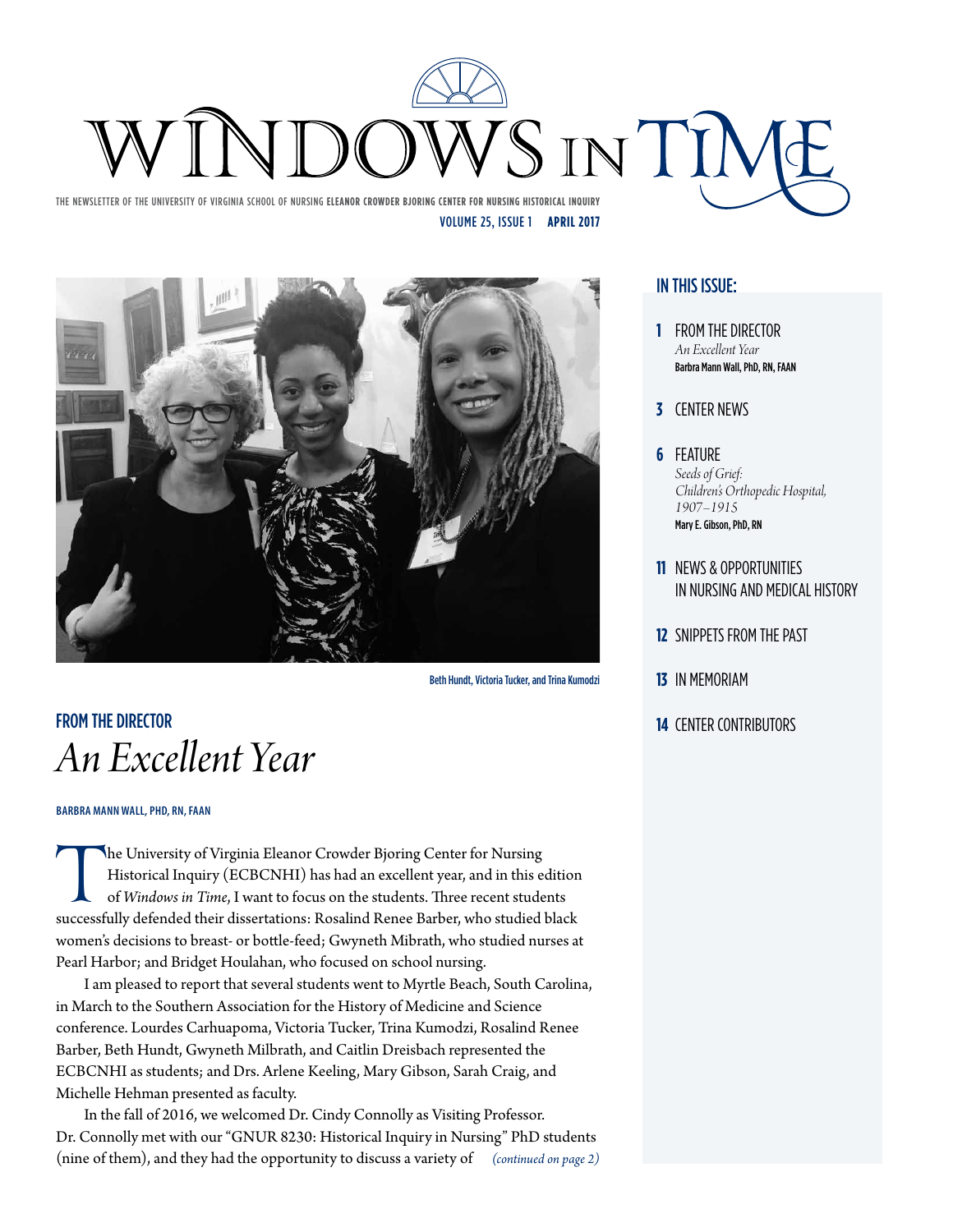#### Eleanor Crowder Bjoring Center for Nursing Historical Inquiry

#### Staff

**Barbra Mann Wall, PhD, RN, FAAN, Director** bmw8y@virginia.edu

**Arlene Keeling, PhD, RN, FAAN, Associate Director** awk2z@virginia.edu

**Mary E. Gibson, PhD, RN, Assistant Director** meg2e@virginia.edu

**John C. Kirchgessner, PhD, RN, PNP, Assistant Director** jkirchgessner@sjfc.edu

**Barbara Brodie, PhD, RN, FAAN, Director Emerita** bb9w@virginia.edu

**Eric M. Drongowski, MLS, Archivist** ed7sb@virginia.edu

**Linda Hanson, MSM, Project Coordinator** llh3x@virginia.edu

#### Center Associates

**W. Bernard Carlson, PhD** wc4p@virginia.edu

**Anne Z. Cockerham, PhD, RN, CNM, WHNP** Anne.Cockerham@frontierschool.edu

**Rebecca Coffin, PhD, RN** rc4da@virginia.edu

**Sarah J. Craig, PhD, RN, CCNS, CCRN** sjw5y@virginia.edu

**Deborah L. Gleason, PhD, APRN, CPNP** dlg7b@virginia.edu

**Michelle Hehman, PhD, RN** mch2at@virginia.edu

**Jessica Malpass, PhD, RN** jlk2t@virginia.edu

**Nena Powell, PhD, RN** powellnj@jmu.edu

**Lisa Zerull PhD, RN, FCN** lzerull@valleyhealthlink.com

Center Affiliate **Pamela B. DeGuzman, PhD, MBA, RN** deguzman@virginia.edu

Windows in Time **Rebecca Coffin**, Editor **Linda Hanson**, Assistant Editor **Roseberries**, Design

Brodie Fellows 2017–2019 **Tommy Dickinson, PhD, RN** 2016–2018 **Winifred C. Connerton, PhD, CNM**

Center Volunteers **Carolyn J. DuVal Robert DuVal**

*Windows in Time*can be found on EBSCOhost and Gale Group, Inc. databases.

#### Contact Information

**Center Phone** (434) 924-0083 **Center email** nurs-hxc@virginia.edu **Center website** nursing.virginia.edu/cnhi

*© 2017 by the Rector and Visitors of the University of Virginia*

facebook.com/uvanursing twitter.com/uvason

#### *(From the Director, continued from page 1)*

conceptual and philosophical issues regarding historical research with her. Some were able to meet with Dr. Connolly individually. In their papers for the course, the students made the following historical topics in nursing much more visible: nursing in Thailand, nurses' roles in the Sheppard Towner Act, the contentious debates over the Shafer Commission and cannabis, the controversial role of a nurse in the infamous *Buck v. Bell* Supreme Court decision that legalized sterilization, a historical perspective on informing cancer patients, the history of psychiatric nursing and neurological nursing, and the debates over inter-professional conflicts among physicians and nurses. Students examined the larger historical forces behind these topics and the important task of the historian as they wrote about them.

## PhD students had the opportunity to discuss a variety of

#### conceptual and philosophical issues regarding historical research.

Finally, our students are involved in several collaborations across Grounds at UVA. Victoria Tucker and Franklin Hickey are part of the Religion/Politics/ Conflict interdisciplinary dialogue on Grounds. Beth Hundt continues her work with architectural history. Lourdes Carhuapoma and Trina Kumodzi are working on the clinical topics of trauma nursing and neurological intensive care units. In collaboration with the Women and Gender Studies Department at UVA, Victoria Tucker has played an active role in the organization of the Global History of Black Girlhood Conference, which the ECBCNHI is helping to support.

We are very proud of our students and the great faculty and donors who support them, and we thank all of you!

Barbia Mann Wall



*The Eleanor Crowder Bjoring Center for Nursing Historical Inquiry (ECBCNHI), established at the University of Virginia in 1991 to support historical scholarship in nursing, is dedicated to the preservation and study of nursing history. The development of advanced clinical nursing practice, and the clinical specialty organizations that represent the various practices, is a* 

*major focus of the Center. The goals of the Center include the collection of materials, the promotion of scholarship, and the dissemination of historical research findings.*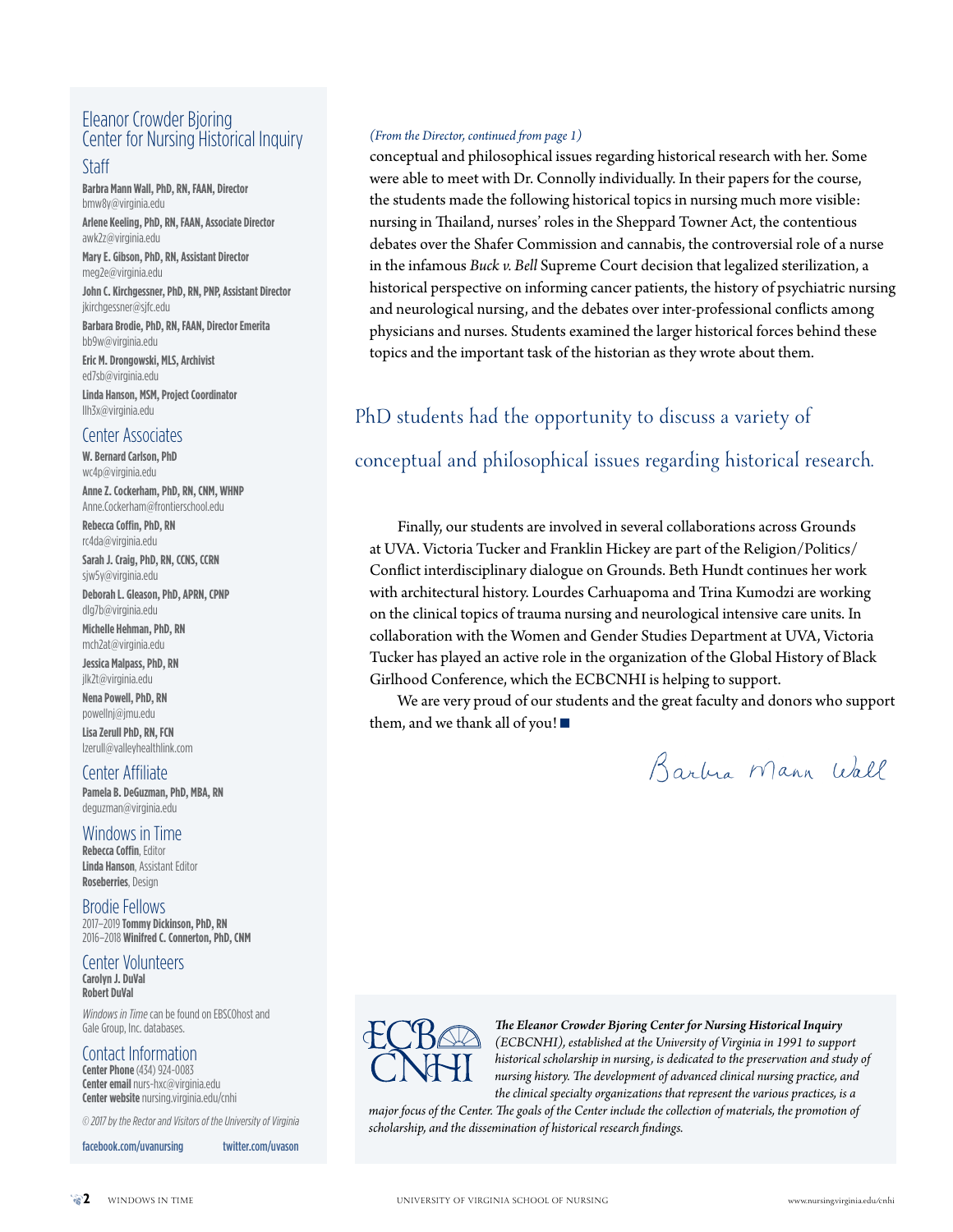

# *2017 Barbara Brodie Nursing History Fellow*

Tommy Dickinson, PhD, RN is the 2017 recipient of the Barbara Brodie Nursing History Fellowship.

Dr. Dickinson is Senior Lecturer on the Florence Nightingale Faculty of Nursing and Midwifery, King's College, London. His research is entitled "Nursing People with HIV/AIDS, 1981– 1996". The purpose of his study is to investigate a hitherto neglected area of nursing history by looking in detail at United Kingdom (UK) nurses' perspectives on providing care to people with HIV/AIDS from 1981 to 1996. Dr. Dickinson's study begins in 1981, with the first AIDS case in the UK, and continues until 1996, when the evidence base for antiviral medication became explicit, shifting HIV/AIDS from a terminal illness to a manageable chronic disease.

This study aims to redress the lack of nurses' voices in the UK's AIDS history, and to add to the small body of existing knowledge. The study will offer a fresh understanding of the draw of HIV/AIDS nursing to queer nurses and supplement



Dr. Dickinson's previous work regarding queer life within mental hospitals, and seminal work regarding gay life at sea and within the military during World War Two. It will explore an important area of nursing ethics and socialization by analyz-

> ing how nurses made decisions about what was professionally right and wrong in the context of ambiguity, frustration and conflict in their immediate personal and professional lives and at a broader political level. Dr. Dickinson's research will make an important contribution to the documented history of clinicians' experiences and constructions of the care of individuals belonging to stigmatized groups.  $\blacksquare$

Tommy Dickinson, PhD, RN

American Association for the History of Nursing

WANT TO LEARN MORE about the history of nursing? Connect with other nurses, scholars and archivists exploring the fascinating history of our healthcare system? Curious about the historical roots of current health policy and clinical practice? Join the American Association for the History of Nursing today!

Membership includes the annual journal, *The Nursing History Review*, *AAHN Bulletin*, a discounted rate for the AAHN annual meeting, and more!

For more information on the advantages of membership in the American Association for the History of Nursing and to join, visit: *aahn.org*.

#### Barbara Brodie Nursing History Fellowship

**T** he Eleanor Crowder Bjoring Center for Nursing Historical Inquiry Barbara Brodie Nursing History Fellowship, a postdoctoral award, is open to nurses engaged in historical scholarship that advances the field of nursing history. Applications for the \$3000 award are due October 15, 2017, and the recipient will be announced in December, 2017. The selected Barbara Brodie Nursing History Fellow will present a paper from their research in the Center's Nursing History Forum series.

Selection of the fellow will be based on the scholarly quality of the investigator's project including: the clarity of the project's purpose, its rationale and significance, the rigor of its methodology and questions posed, and its potential contributions to the field of nursing.

The application and a curriculum vitae should be sent by email to the Center's Director, Dr. Barbra Mann Wall, *bmw8y@virginia.edu*. Applications are available on the Center's Web site: www.nursing.virginia.edu/Research/CNHI/Fellowship ■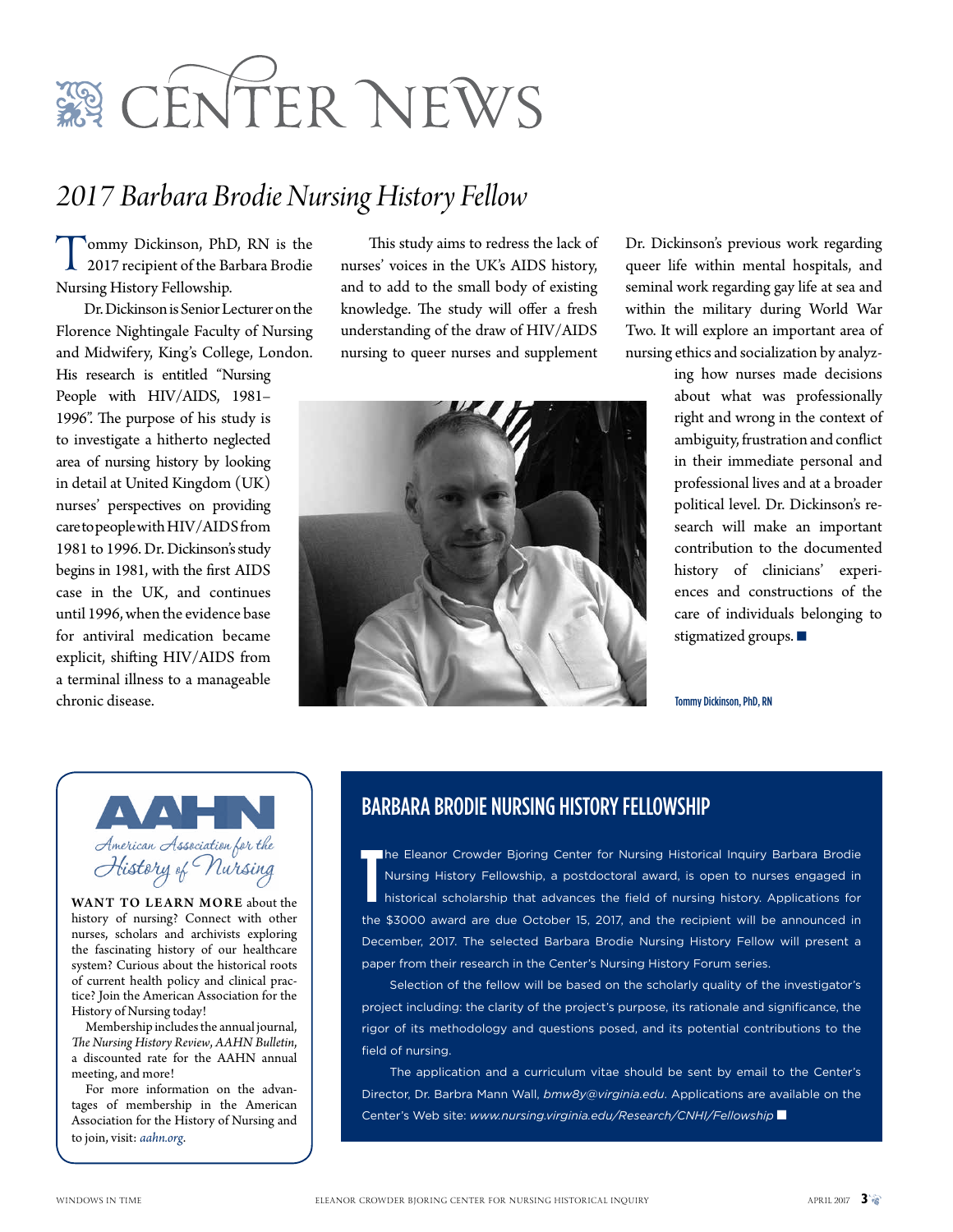# Presentations, Publications & Awards

## **Faculty**

**Cockerham, A.Z.**, & J.L. Engstrom. "Getting a 'soon start' on the Doctor of Nursing Practice: Mary Breckinridge, leading the way for the DNP Essentials." Paper presented at the American Association for the History of Nursing Annual Conference, Chicago, IL, September 23, 2016.

**Gibson, M.E.** Chapter 3: **"**School Nursing: A Challenging Strategy in Rural Health Care in the U.S." In *Nursing History for Contemporary Role Development*, edited by S. Lewenson, A. McAllister, and K. Smith. New York: Springer Publishing Company, 2016.

**Gibson, M.E.**, M. Sherrod, & S.E. Perry. "Consumer, Provider or Science-Driven? A Century of Change: Labor Pain, C-Sections, Breast Milk and Neonatal Transport." Panel presentation at the American Association for the History of Nursing Annual Conference, Chicago, IL, September 24, 2016.

**Wall, B.M.**, K. Rogers, & A. Kutney-Lee. "The North vs. the South: Conditions at Civil War Hospitals." *The Southern Quarterly*, 53, no.3/4 (2016), 37–55.

McAllister, A., **B.M. Wall**, & D. Tobbell. "Transforming Nursing Education after World War II." Panel presentation at the American Association for the History of Nursing Annual Conference, Chicago, IL, September 24, 2016.

## **Students**

**Beaird, G.** "Nursing Involvement in Physician Bedside Rounding in the United States, 1873–1973." Paper presented at the American Association for the History of Nursing Annual Conference, Chicago, IL, September 23, 2016.

**Houlahan, B.** "'Beyond the Reach of the Medical Inspector': School Nursing in Rural Virginia, 1900–1925." Paper presented at the American



Association for the History of Nursing Annual Conference, Chicago, IL, September 24, 2016.

**Hundt, B.** "'No Neutral Ground in this Contest': The Government Hospital for the Insane During the American Civil War." Paper presented at the American Association for the History of Nursing Annual Conference, Chicago, IL, September 23, 2016.

**Kumodzi, T.** "'The Force Behind the Vision': A Historical Perspective of Trauma Nursing." Paper presented at the American Association for the History of Nursing Annual Conference, Chicago, IL, September 24, 2016.

**Milbrath, G.R.** "'The Bravest of Brave': Nurses at Tripler General Hospital, Pearl Harbor, 1941." Paper presented at the American Association for the History of Nursing Annual Conference, Chicago, IL, September 24, 2016.

#### **Awards**

Congratulations to Center Director **Barbra Mann Wall**, PhD, RN, FAAN who is recipient of the 2016 *American Journal of Nursing*



award for Book of the Year for History and Public Policy for her book, *Into Africa: A Transnational History of Catholic Medical Missions and Social Change.* 

Left: Barbra Wall, Gwyneth Milbrath, and Beth Hundt at the AAHN Conference in Chicago.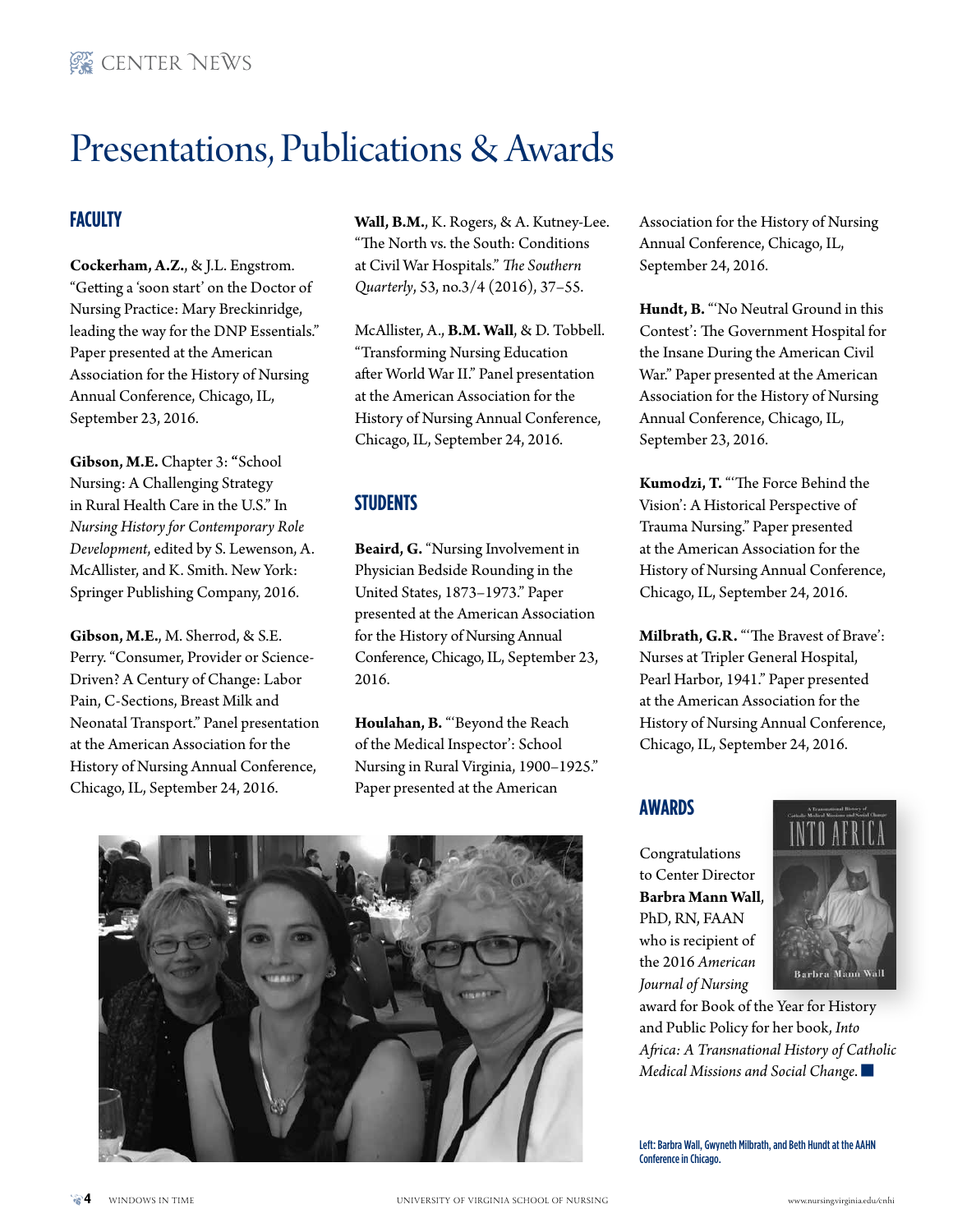# **WE CENTER NEWS**



Claire Chatterton

#### **Agnes Dillon Randolph Award**

The Eleanor Crowder Bjoring<br>Center for Nursing Historical Inquiry Agnes Dillon Randolph Award and Lectureship, named in honor of one of Virginia's early nursing leaders, is given annually to an individual who has made a significant contribution to the field of nursing history. **Claire Chatterton, PhD, RGN, RMN** has been selected as the 2017 recipient of the Randolph Award for her research on the history of women in mental health nursing and on nursing care of men with psychological trauma during World War One. Dr. Chatterton is Staff Tutor/Lecturer at the Open University in the North West's School of Health, Wellbeing and Social Care in Manchester, UK. On March 14, 2017, Dr. Chatterton was presented the Randolph Award and gave a talk on her work.  $\blacksquare$ 

# *Congratulations to Our New PhDs!*

In October 27, 2016, **Rosalind Renee Barber** successfully defended her dissertation, *From Breast to Bottle: Nurse Role in the History of Bottle-Feeding among African American Mothers in North Carolina, 1900–1950. Dr. Barb* dissertation, *From Breast to Bottle: Nurse Role in the History of Bottle-Feeding among African American Mothers in North Carolina, 1900–1950*. Dr. Barber's research explored the influences on black women's decisions to breast- or bottle-feed. Traditionally, black mothers breastfed their infants, but by the mid-20th century they began to bottle-feed. Dr. Barber's findings revealed that nurses working within federal maternal health programs gave black mothers access to maternal education and hospital services, which influenced their transition to bottle-feeding. In addition, World War II war factories provided mothers with employment beyond domestic and agricultural work. Bottle-feeding provided infant nutrition while freeing these mothers to work, which in turn identified them with modern society and elevated their social status.

On December 8, 2016, **Bridget A. Houlahan** successfully defended her dissertation, *A History of School Nursing: From Its Origins in New York to Implementation in Virginia, 1900–1925*. Dr. Houlahan examined how, in only a few years, school nursing made its way from New York City to the rural areas of Virginia and other locations in the South. School nursing at the turn of the twentieth century was perceived as a means of social health reform. Dr. Houlahan also examined the relationships among nursing leaders of the time and their influence on the school nurse movement. Findings suggested that school nurses encountered tremendous challenges and took measures to provide care for thousands of school children and their families who would have otherwise gone without, and in doing so reduced absenteeism to improve educational opportunities.

On December 7, 2016, **Gwyneth Rhiannon Milbrath** successfully defended her dissertation, *The Nurses of Pearl Harbor: December 1941*. Dr. Milbrath's research documented nurses' response in the immediate hours following the December 7, 1941 attack on Pearl Harbor and their work in three hospitals on Oahu over the following weeks. Critical to her findings was her analysis of their role in disaster triage. Collaboration and teamwork among the nurses, physicians and volunteers was pivotal to the prompt and adequate care of the wounded. Although triage was outside the skill set of nursing at that time, the nurses successfully utilized principles and techniques of triage to prioritize the nursing care and first-aid they were able to provide. In disaster situations, traditional boundaries between race, class, and gender can be redrawn, and practice boundaries between physicians and nurses are blurred.  $\blacksquare$ 



#### Do You Type? Help Wanted!

Become a Center Volunteer and help us make our collections more accessible. We seek volunteers to transcribe documents that we have digitized (converted into a format that can be accessed by computer). You'll need access to the internet and a computer with Microsoft Word. Transcribe one page or many pages—we are grateful for any help you can offer. If you will help, please contact Linda Hanson at *llh3x@virginia.edu*. n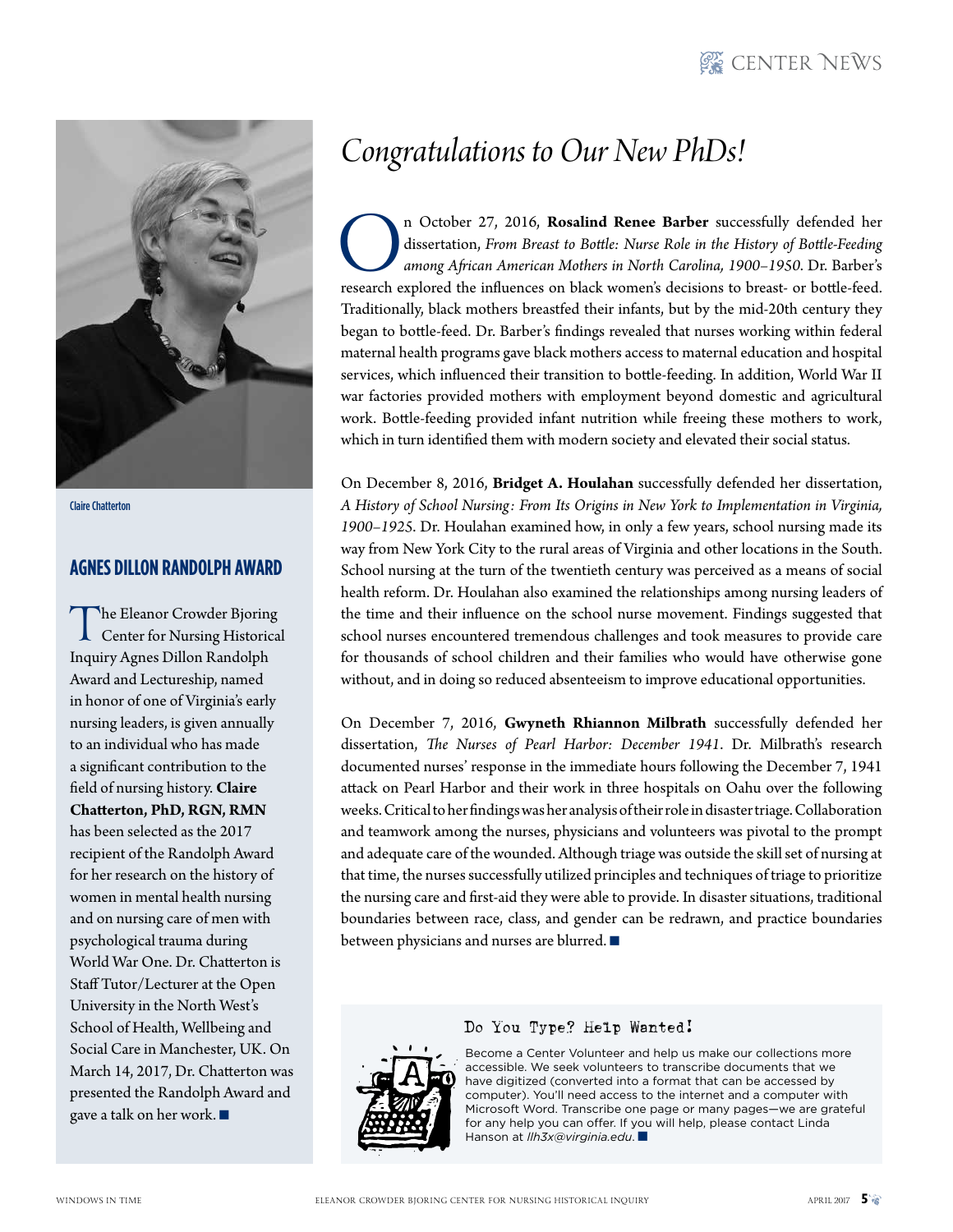

Anna Clise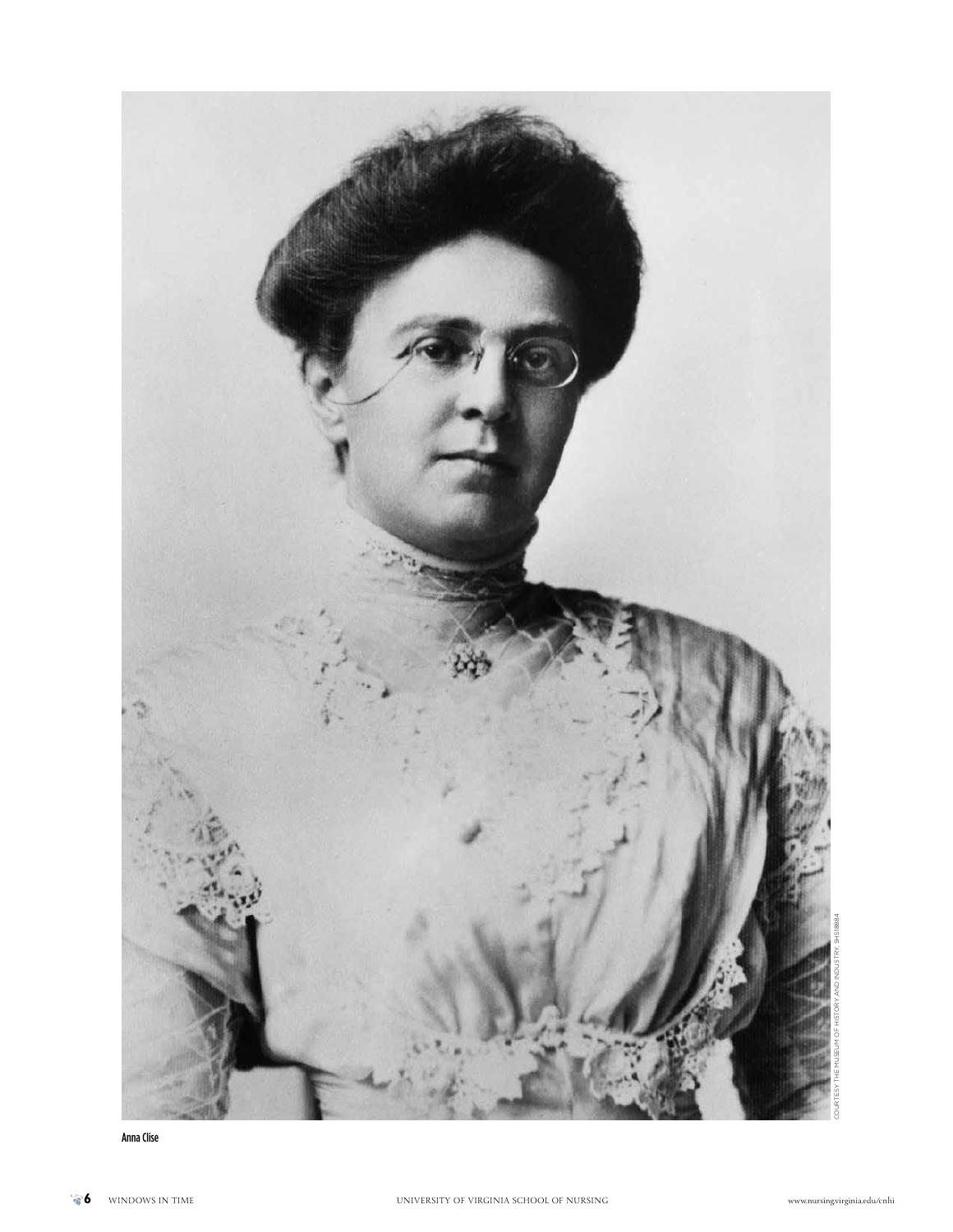Seeds Children's Orthopedic Hospital, 1907-1915

#### **Mary E. Gibson, PhD, RN**

**Assistant Director, Eleanor Crowder Bjoring Center for Nursing Historical Inquiry**

Women at the turn of the twentieth century sought ways to cross the domestic boundaries of their homes and entered public life creating institutions for the betterment of their communities. My research on care for children boundaries of their homes and entered public life creating institutions for the betterment of their communities. My research on care for children with

Anna, originally of Pennsylvania Mennonite stock, looked beyond her own boy's death and recognized and responded to the existing health care deficits for less fortunate children.

resources, energy, and motivation to improve their communities, women entered the public sphere and chose causes based on their personal histories. Such was the case of the origins of the Children's Orthopedic Hospital in Seattle, Washington.

Willis Clise, the five-year-old son of Seattle elites Anna and James Clise, was

gravely ill; he would not survive the inflammatory rheumatic disease that plagued him. In 1898 he died, leaving a distraught Anna to find meaning in his death.<sup>1</sup> In Seattle, where the Clises lived at the turn of the 20th century, there were no resources for children with orthopedic or chronic conditions. Willis' death would spur Anna's emerging progressive drive and ultimately create care opportunities for subsequent generations of ailing children in the region.

<sup>1</sup>*Seattle Post-Intelligencer*, Obituary of Willis Herr Clise, March 20, 1898, p.17 and March 21, 1898, p. 12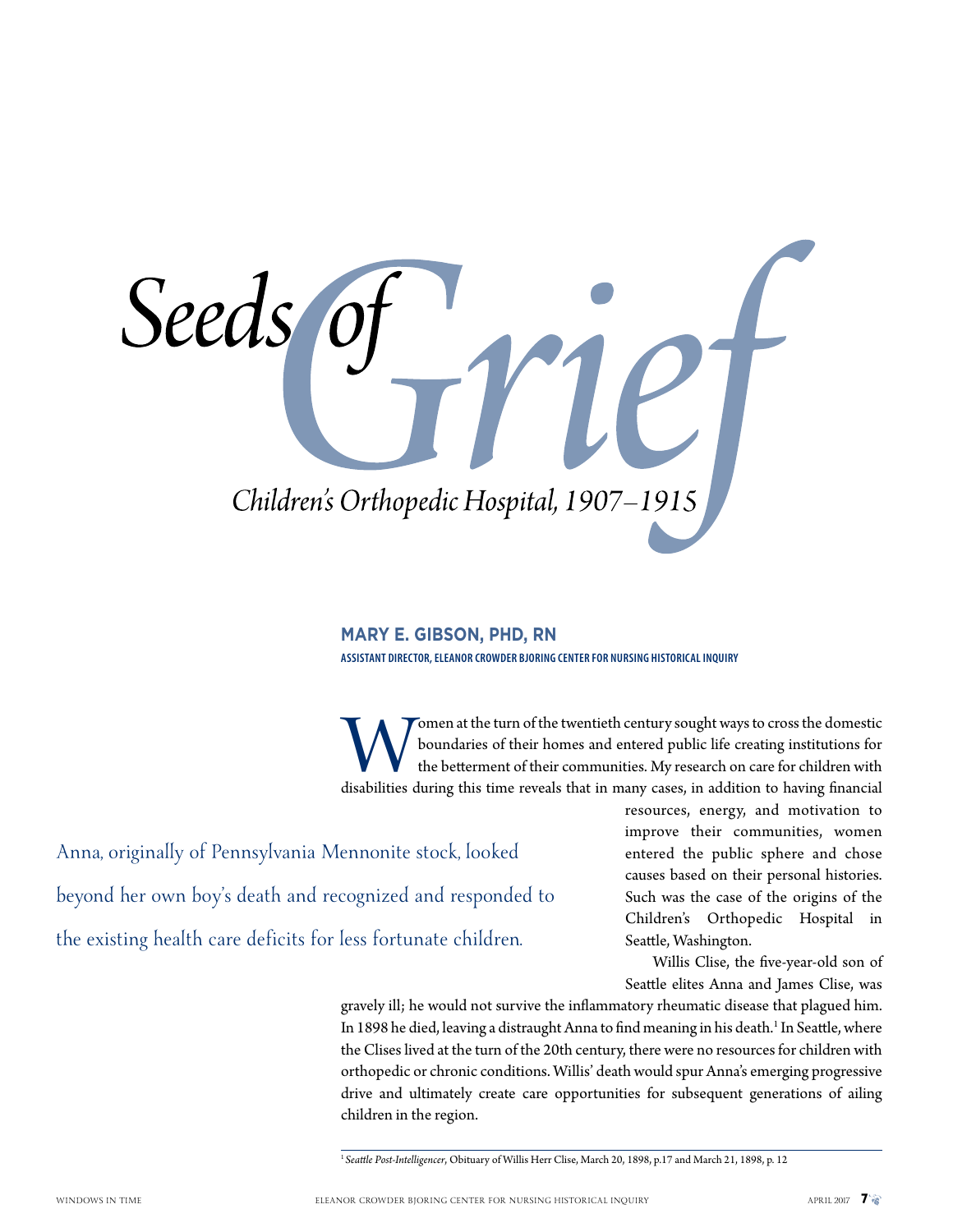

Patients at Seattle General Hospital, 1907

Seattle's hospital facilities at that time were limited and largely served adults; religious sisters provided charity care, and there was a hospital for county indigents and a pest house for contagious cases.2 This left no designated place for children whose surgical and orthopedic needs went unmet. Children lacked care for crippling disorders such as tuberculosis of the bone and joint, congenital abnormalities, infantile paralysis, rickets, and other deformities.<sup>3</sup> Without designated providers who had the knowledge and skill to treat them, these children would never meet their full potential as productive citizens.

Anna, originally of Pennsylvania Mennonite stock, looked beyond her own boy's death and recognized and responded to the existing health care deficits for less fortunate children. During a journey to deliver her oldest child to a school near Philadelphia in 1906, Anna visited her cousin Dr. John Musser, then president of the AMA, who introduced her to the Children's Hospital of Philadelphia. There she observed sick children cared for by qualified doctors and nurses who specialized in childhood conditions. Before returning to Seattle, she also visited the

Syracuse Hospital for Women and Children and its nurse training school, which had been established some twenty years earlier by concerned, wealthy women.4 No doubt, these cumulative experiences planted a seed.

The seed planted by her son's unmet need for specialized care and the concurrent need of less fortunate children in Seattle germinated. Anna wasted no time in formalizing her idea of providing surgical care for poor children, and by early 1907 she and a group of her prominent friends had filed for incorporation of the Children's Orthopedic Hospital Association (COH). The women that Anna drew to her cause, including her friend Harriet Stimson, had time and money, and they were known for hard work. Many of them had improved the frontier town through libraries, schools, and the arts. Furthermore, the maternalist nature of the work made their efforts quite acceptable for women of their stature, and women constituted the fabric and leadership of the organization. These women recognized and attempted to fill the needs that local government and services did not address.5 Anna

<sup>4</sup> Crowley & Wilma, *Hope on the Hill*, p. 13.

<sup>&</sup>lt;sup>5</sup> For a fuller discussion of the power of women's organizations see Sklar, K.K., "Two Political Cultures in the Progressive Era" in Kerber, L., Kessler-Harris, A., Sklar, K.K., (eds.) *US History as Women's History*, (Chapel Hill, UNC Press, 1995); A.F. Scott, "Women's Voluntary Associations: from Charity to Reform" in K. McCarthy, (ed) *Lady Bountiful Revisited: Women, Philanthropy and Power*, (New Brunswick, Rutgers University Press, 1990) pp. 35–54.

<sup>2</sup> W. Crowley & D. Wilma, *Hope on the Hill: the First Century of Seattle Children's Hospital*, (Seattle, University of Washington Press, 2010) p. 15.

<sup>3</sup> Children's Orthopedic Hospital Collection, Box 10, *Annual Report of the Children's Orthopedic Hospital 1909*, p. 24. University of Washington, Allen Library, Special Collections.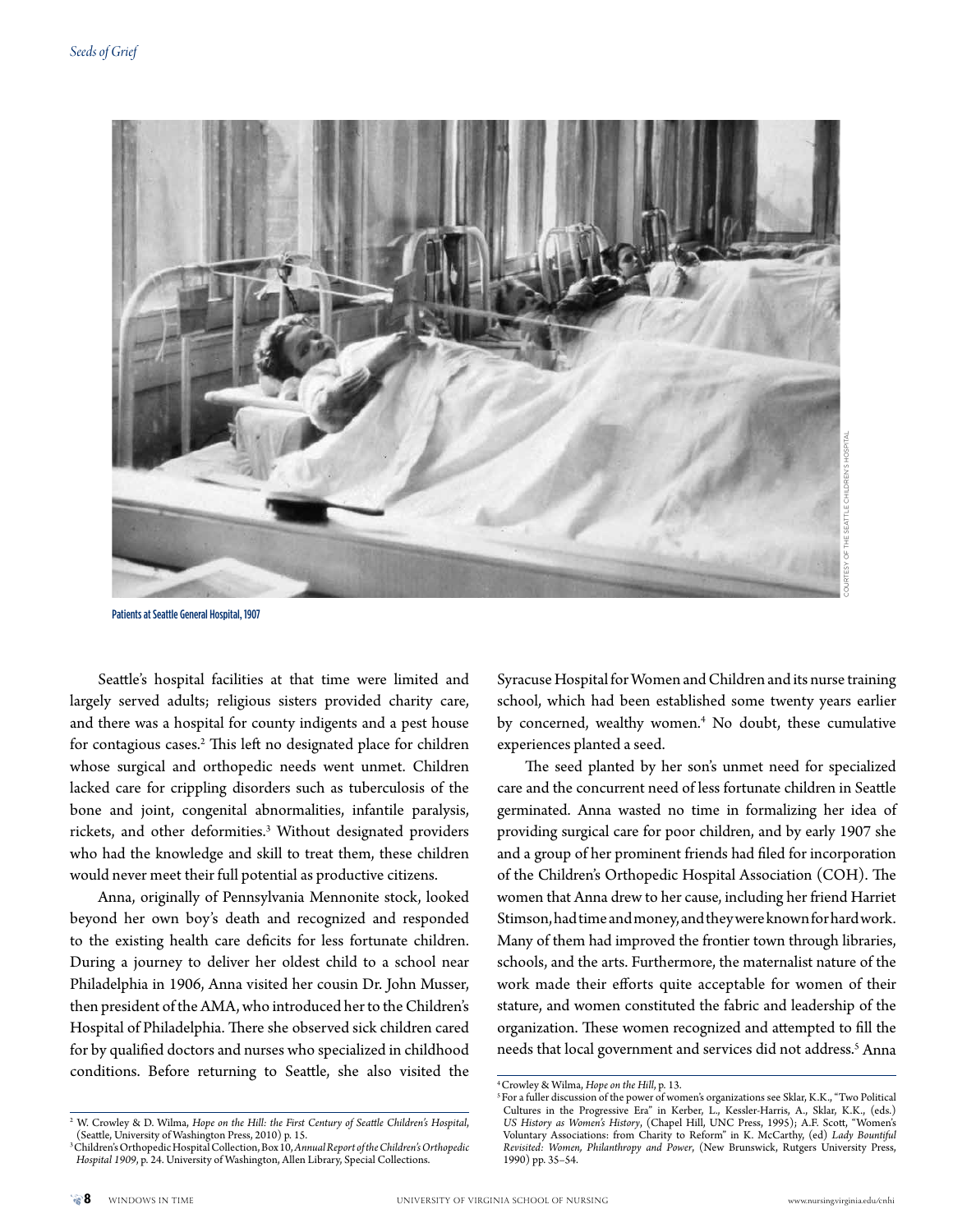and her husband, James Clise, and nineteen other prominent Seattle couples set aside a nest egg for the beginnings of charitable hospital and convalescent care for Washington's children.<sup>6</sup>

Since the COH was an entity without a structure, the immediate task of the Association was to find providers and facilities to fill out the vision of a hospital for children. The Board examined the existing options and accepted Seattle General Hospital's offer of seven beds at the charge of \$7 per week for each bed, including nursing care, meals and free use of the operating room. Dr. Caspar Wistar Sharples, an internist and surgeon trained in Philadelphia, agreed to provide surgical care for the children and recruited two additional physicians and, within a short time, dozens more including Dr. George McCulloch, a pediatrician.7 In conjunction with their physician colleagues, the board resolved not to accept contagious cases, including pulmonary tuberculosis or diphtheria, but tuberculosis of bones and joints was not considered contagious unless there was wound or sinus drainage.

Children were actively sought and accepted for care regardless of race, religion or the parents' ability to pay. A selection committee (from the Board) interviewed parents to determine if they had the resources for their child's care; if so, they were obliged to pay all or part of the care provided; if not, they were awarded free care.<sup>8</sup> This committee made the assessment of both social and economic resources, thus ascertaining if the family was deserving of charity care. In effect, they were differentiating the worthy from the unworthy poor, and preempting habitual dependence on charity.<sup>9</sup> The Selection Committee cleared young patients with the physicians for admission.

There was no shortage of needy patients. The first was a 9-year-old girl named Mary who had a paralyzing tubercular abscess. The child's mother was initially unwilling to take her child back after 12 days of care, so she was sent to the Orphan's home. The board offered to provide for her there and encouraged her to be permanently taken from her mother's care, indicating their willingness to intervene in patients' social welfare issues.<sup>10</sup> Another early patient, Madeline, a 14-year-old black girl, had

<sup>&</sup>lt;sup>10</sup> Children's Orthopedic Hospital and Medical Center collection, Box 1, COH Board meeting minutes June and July, 1907. University of Washington, Allen Library, Special Collections



Patients at Children's Orthopedic Hospital, c. 1908

<sup>6</sup> Crowley & Wilma, *Hope on the Hill*, p. 16; F.A. Groff, "Ceres in Seattle," *Sunset Magazine*: 30, 1913, pp . 198–200.

<sup>7</sup> Children's Orthopedic Hospital and Medical Center collection, Box 1 Accession #3530, University of Washington, Seattle, Allen Library Special Collections; Crowley & Wilma, *Hope on the Hill*. Pediatricians were rare in the country at this time—even more so in the remote West.

<sup>8</sup> Crowley & Wilma, *Hope on the Hill*.

<sup>9</sup> See M. Katz. 1995, *Improving Poor People*, (Princeton: Princeton University Press , 1995), pp. 66–69 for a description of worthy and unworthy poor.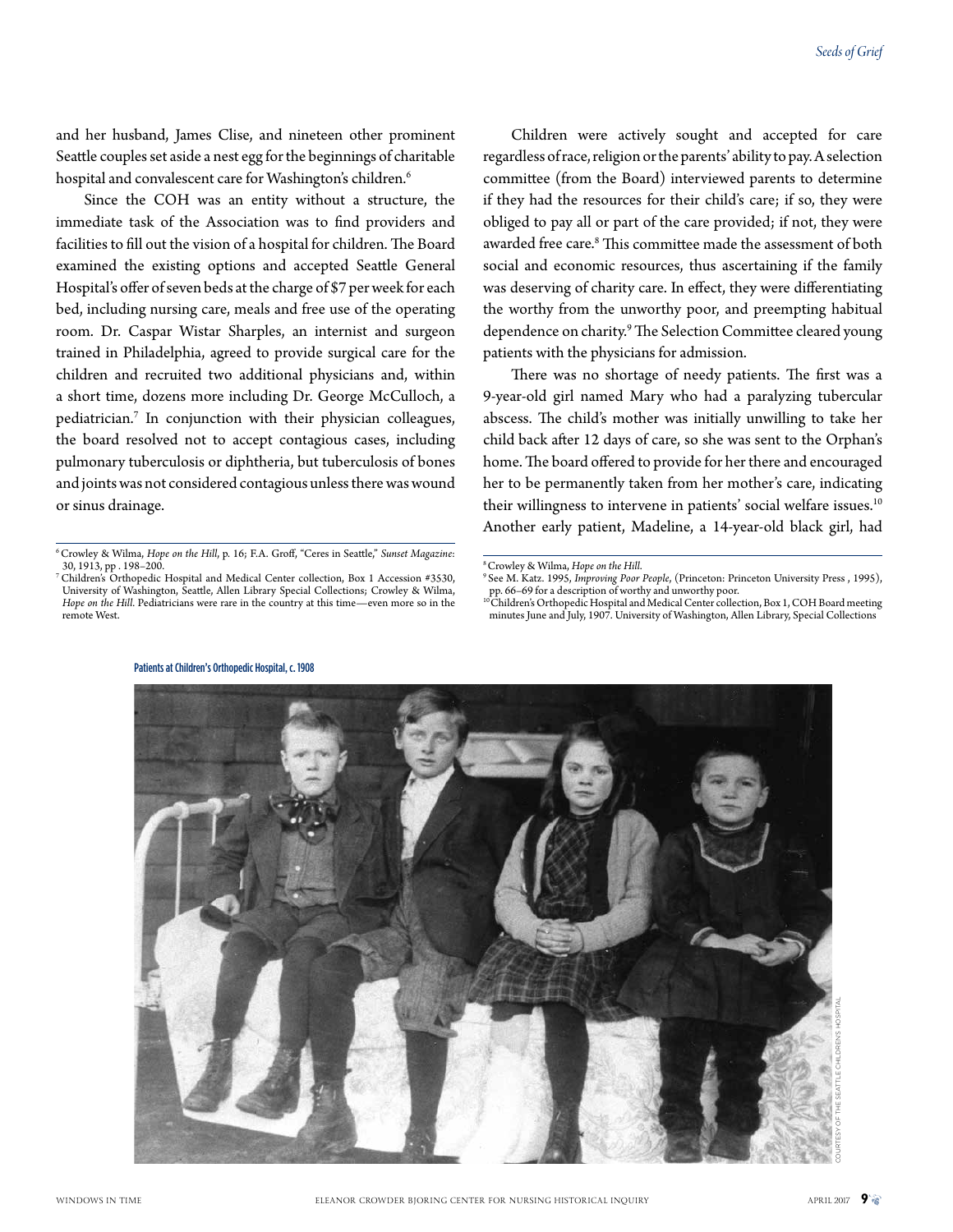tuberculosis of the knee, and the Dorcas Society (a black women's group) and the COH shared the expenses for her six months of care. Successful care of children like Madeline required long hospitalization and convalescence involving immobilization, good food and nursing care. That first year thirteen children were given care at a cost of \$1,000; diseases treated were osteomyelitis, tuberculosis of the bone and spine, congenital deformities, trauma, and broken bones.<sup>11</sup> Before long, children from all over the region, and as far away as Alaska arrived by rail, automobile, and steamer. Since patients needed care for months and often years, the need for a convalescent site was acute.<sup>12</sup>

By the following summer of 1908, the board had purchased a parcel of land on Queen Anne Hill and built a Fresh Air Home where children discharged from Seattle General could recuperate. The cottage provided eight beds, a kitchen (where the table doubled as an operating or treatment table when needed), two sleeping porches, professional areas and rooms for nurses.13 Within 18 months of existence, the COH provided hospital and surgical care at Seattle General, convalescent care under trained nurses and specialized doctors at the Fresh Air Cottage, and follow up from a visiting nurse. In addition, that fall, school classes began at the cottage.<sup>14</sup> However, the vision of the Board was not complete.

In the pursuit of funds for a fully equipped

hospital dedicated to children, women of the Board appealed to churches and the public. Local farmers donated surplus fresh fruits and vegetables, and the Board held "pound parties," where all guests invited to tea would bring a pound of flour or some provision, combining a social event with fundraising. The Board established guilds throughout the city, advertised that donations could support honorary beds and raised money through an annual gala called a Kirmess, which earned over \$26,000 towards the new hospital. The guilds were neighborhood clubs dedicated to the cause, and members contributed \$5 a year and filled such needs as making bandages, children's clothes, providing bedding and jams and canned goods.<sup>15</sup> A wide range of fundraising activities ensued in the following years, and soon the Board raised enough money to break ground for the architect designed hospital in 1910, to be built alongside the cottage.

In anticipation of the new hospital opening, Miss Carter, COH nurse superintendent, and a colleague, Miss Connell, travelled East for two months on paid leave to Boston and New York to learn and prepare for the duties they would undertake. The COH supported this trip which clearly identifies the importance the Board placed on quality nursing care and administration in its new hospital.<sup>16</sup>

When the new state of the art hospital opened in September, 1911 with a capacity for 40 patients, the Mayor congratulated this "achievement of womanhood."17 Three nurses, assisted by pupil nurses from local training schools, managed the

other states and territories.<sup>18</sup>

new hospital wards, and care was available for paying and charity patients. The boys' ward was named for Willis Clise. By 1913, patients came from British Columbia and 60 Washington towns, in addition to four

The Board leadership switched back and forth between Anna Clise and Harriet Stimson until 1915, when Anna Clise resigned from the board when she lost her sight following a surgical procedure. Upon doctor's recommendation, she moved with her husband to California, but not before she was named "Founder and Honorary Trustee" of COH.19 Lillian Carter, the superintendent from 1909 to1915, resigned



Moore Theatre Program, July 28, 1915

to take a job in Atlanta, and some other staff members followed suit. Longstanding Board leader Harriet Stimson capably assumed the Board presidency, and competent nurse supervisors came and went during the turbulent war years.<sup>20</sup>

Though Anna was no longer involved in the day to day affairs of the hospital, Harriet Stimson served a long tenure as President of the Board, later succeeded by her daughter. The hospital survived the loss of its founder and ultimately flourished through many more revisions and building campaigns. What began with the devastating loss of Anna's son, Willis, resulted in the beginnings of the first children's hospital in the West. Nurses today at Seattle Children's Hospital sustain state of the art care, and the children of the Northwest continue to receive care, which began as as result of the seed planted by Willis' unfortunate death.  $\blacksquare$ 

<sup>&</sup>lt;sup>11</sup> Children's Orthopedic Hospital and Medical Center collection, Box 2, University of Washington, Seattle, Allen Library Special Collections

<sup>12</sup> Crowley & Wilma, *Hope on the Hill*.

<sup>13</sup> Crowley & Wilma, *Hope on the Hill*.

<sup>&</sup>lt;sup>14</sup> Children's Orthopedic Hospital and Medical Center collection, Box 1 Accession #3530, University of Washington, Seattle, Allen Library Special Collections

<sup>15</sup> Crowley & Wilma, *Hope on the Hill*.

<sup>&</sup>lt;sup>16</sup> Children's Orthopedic Hospital and Medical Center collection, Box 2, (Board meeting minutes June 10, 1910) University of Washington, Seattle, Allen Library Special Collections. <sup>17</sup> Crowley & Wilma, Hope on the Hill. p. 30.

<sup>&</sup>lt;sup>18</sup> Children's Orthopedic Hospital and Medical Center collection, Box 2 Board meeting minutes ( June 7, 1910, July 14, 1911 and Feb 7, 1913), University of Washington, Seattle, Allen Library Special Collections

<sup>19</sup> Crowley & Wilma, *Hope on the Hill*, p. 34.

<sup>20</sup> Crowley & Wilma, *Hope on the Hill*.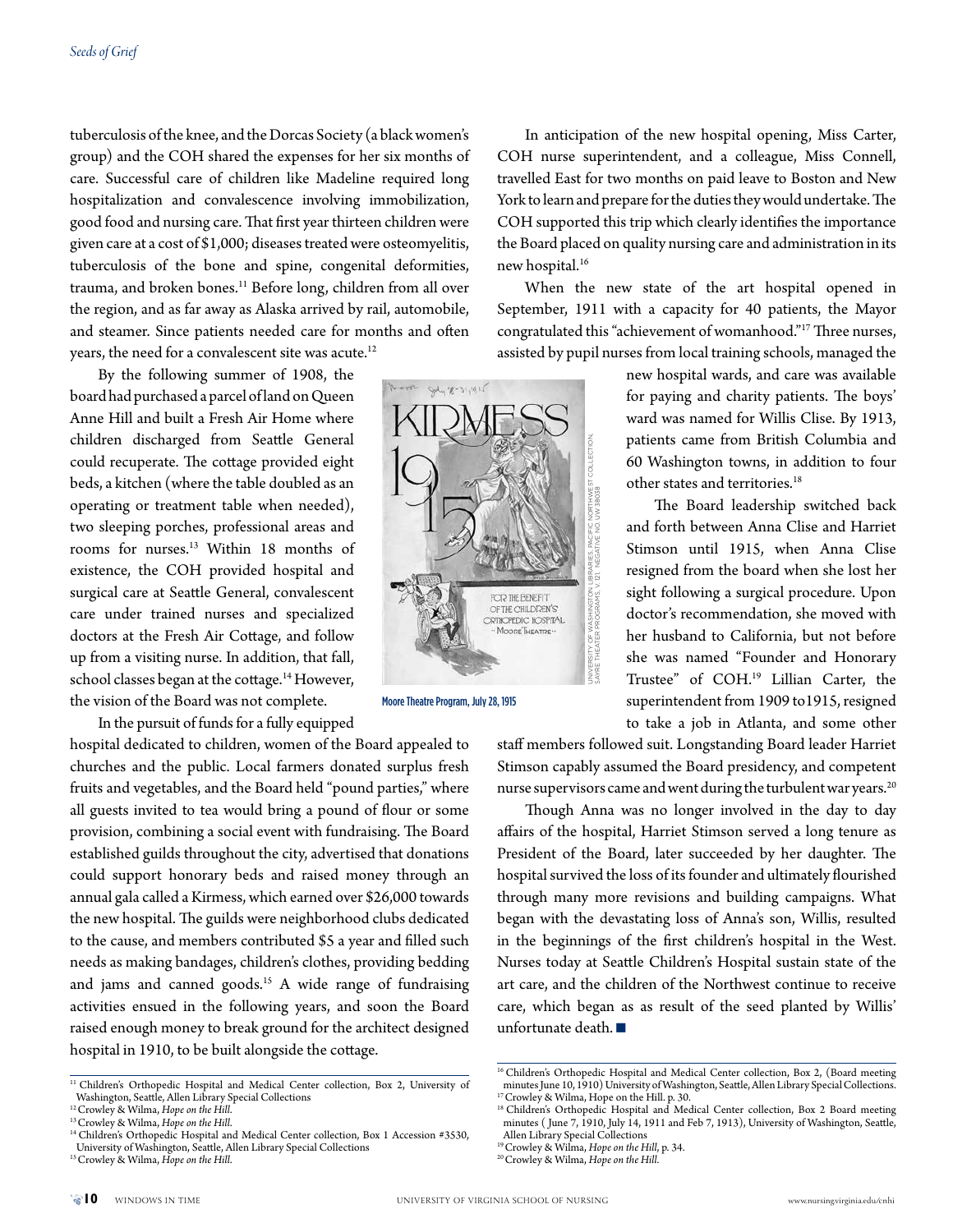# ONEWS & OPPORTUNITIES in Nursing and Medical History

# Call for Applications

The American Association for the History of Nursing (AAHN) offers four awards for completed research, each presented annually at the Fall Nursing History Conference. Only AAHN members are eligible to apply for these awards. Deadline for award submissions is May 15 of each year.

- **Teresa E. Christy Award** to encourage new nursing history investigators, and to recognize excellence of historical research and writing done while the researcher was in a student status.
- **Lavinia L. Dock Award** to recognize outstanding research and writing produced by an experienced scholar in nursing history who submits a book.
- **n Mary Adelaide Nutting Award** to recognize outstanding research and writing produced by an experienced scholar in nursing history who submits, most often, a post-doctoral research manuscript or article.
- **Mary M. Roberts Award** to recognize outstanding original research and writing in an edited book of nursing history.

Additional information: *http://www.aahn.org/awards.html*.

# Conferences

 $\blacksquare$  **American Association of the History of Medicine 90th Annual Meeting** Nashville, Tenessee May 4–7, 2017 *www.histmed.org*

- *From Far and Wide: the Next 150* **Canadian Association for the History of Nursing and Canadian Society for the History of Medicine Annual Conference** Toronto, Canada May 27–29, 2017 *www.cahn-achn.ca*
- n *Critical Stories* **Association for Medical Humanities Annual Conference** Keele University Staffordshire, UK June 28–30, 2017 *medicalhumanities.mla.hcommons.org*

**n** University of Exeter Postgraduate **Medical Humanities Conference** Exeter, UK June 29–30, 2017 *http://humanities.exeter.ac.uk/*

- *Health, Medicine, and Society: Challenge and Change* **15th Biennial Conference, Melbourne** Melbourne, Australia July 11–15, 2017 *www.dcconferences.com.au/hom2017*
- *The Body Politic: States in the History of Medicine and Health* **European Association for the History of Medicine and Health Biennial Conference** Bucharest, Romania August 30–September 2, 2017 *http://www.birmingham.ac.uk/ research/activity/mds/centres/eahmh/ conferences*

**n** American Association for the **History of Nursing 34th Annual Nursing & Healthcare History Conference** Co-Sponsored by the St. John Fisher College Wegmans School of Nursing

Rochester, NY September 7–10, 2017 *www.aahn.org*

**n** British Society for the History of **Medicine 27th Congress** Edinburgh, UK September 13–16, 2017 *bshm.org.uk/*

## **Fall 2017** Nursing History Forums

*McLeod Hall #5060 Noon–1 p.m.*

**September 19 TRA** 

**October 17** TBA

#### **October 31**

"Nursing People with HIV/AIDS, 1981–1996" 2017 Brodie Fellow Tommy Dickinson, PhD, RN Senior Lecturer, Florence Nightingale Faculty of Nursing, King's College, London

#### **November 14**

Panel Presentation: "A History of Professional Nursing in the United States" Arlene Keeling, PhD, RN, FAAN, Michelle Hehman, PhD, RN, and John Kirchgessner, PhD, RN, PNP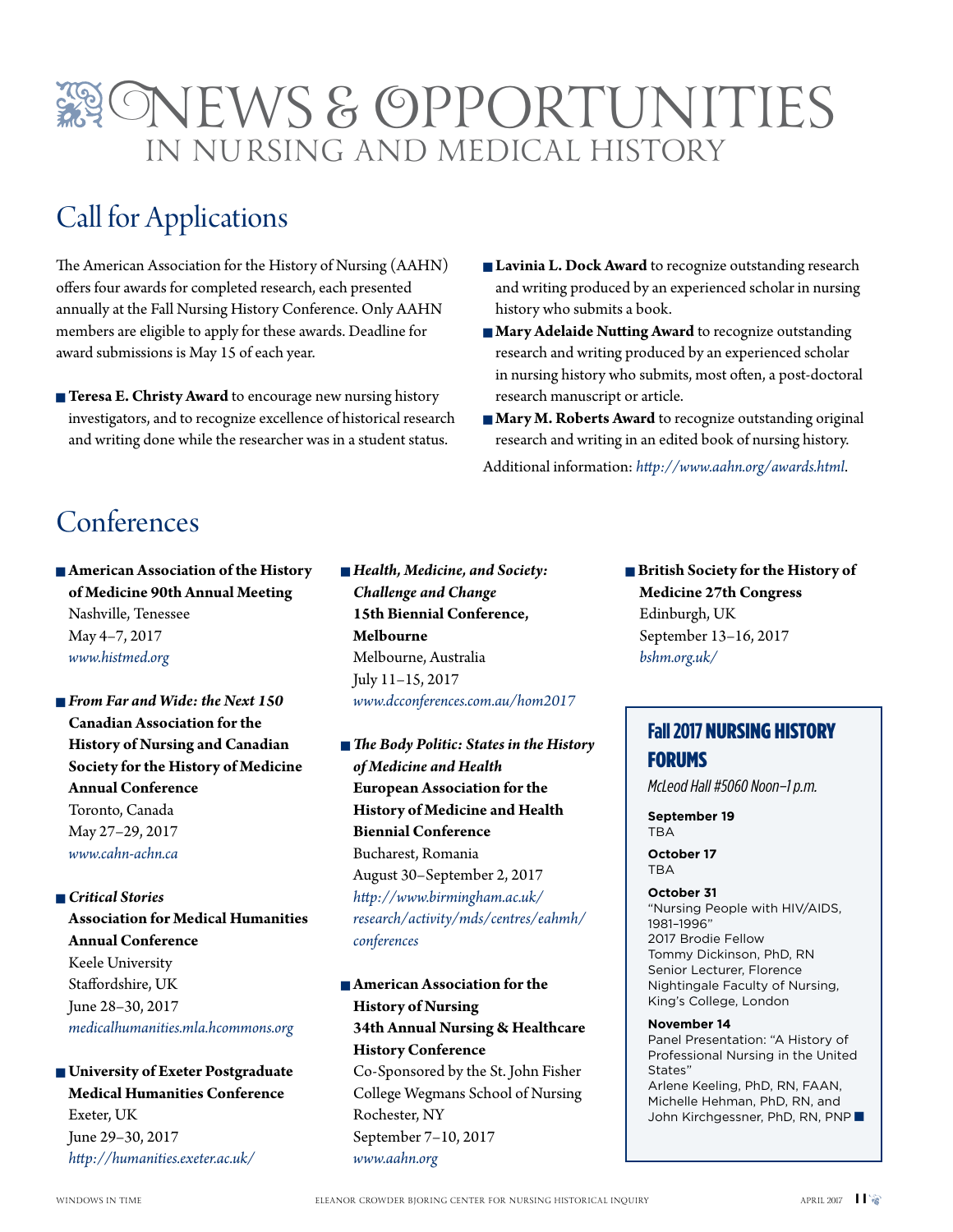# SNIPPETS FROM THE PAST

# *Bloodletting Then and Now*

**Isabella Piccininni**

**B** lood is a vital bodily component<br>
necessary for survival. An exces-<br>
sive amount of blood loss can<br>
lead to shock and even death. However, necessary for survival. An excessive amount of blood loss can in earlier historical periods, the removal of blood, or bloodletting, was used as a therapeutic measure.

Bloodletting's origins lie in the "humoral theory," which purported that bodily health depended on a balance of humors, consisting of phlegm, blood, yellow bile, and black bile.1 An imbalance in the naturally present humors associated with illness, fever, or inflammation, was treated with forms of evacuation such as starvation, purging, vomiting, or bloodletting.<sup>2</sup> Bloodletting became a standard procedure and default remedy for almost every illness. Prominent American physicians, such as Benjamin Rush, embraced bloodletting, as it was believed to return the bodily humors to balance.<sup>3</sup>

The idea of "tainted" or "bad blood" and the need for its removal through bloodletting began thousands of years ago and continued into the 20th century.<sup>4</sup> Early bloodletting instruments, including sharp horns, roots, fish teeth, and sharpened stones, were amongst the earliest versions of tools used to extract blood.<sup>5</sup>

There were five main bloodletting methods: venesection, arteriotomy, scarification, cupping, and leeches. Each was used for specific conditions.6 *Venesection* was a practice intended for the system at large in which a vein was opened with a thumb lancet (broad blade) or spring lancet.<sup>7</sup> *Arteriotomy* involved letting blood from the temporal artery or its anterior branch with a complete cut

using a bistoury (a surgical knife with a long, narrow, straight or curved blade) or a lancet. *Scarification* created multiple short and shallow incisions at the site of inflammation with the use of a lancet, bistoury, or scarificator (an instrument consisting of numerous blades). *Cupping*  was performed with the use of small glasses.8 In dry cupping, no blood was actually extracted; the heated cup was drained of air and upon application, the skin would swell. The formation of the raised blister from swelling allowed wet cupping in which incisions were made, and blood and fluid were removed.<sup>9</sup> *Leeching* employed fresh-water parasitic



Artifacts from the American Civil War include instruments used for bloodletting. Artifacts 01282 (case with 4 lancets), 01325 (single lancet), & 01104 (4 bladed fleam)

invertebrates and was amongst the most popular techniques because of the leech's ability to latch onto almost any part of the anatomy.<sup>10</sup>

Early in the American Civil War (1861–1865), Union as well as Confederate medical units started to denounce deliberate bloodletting as a medical practice and began to restrict its use to exceptional cases only.<sup>11</sup> Nonetheless, many military doctors, overwhelmed and unable to cope with widespread disease and infection, continued to bleed soldiers and civilians in hopes of curing a multitude of maladies.<sup>12</sup> While bloodletting for a majority of illnesses

<sup>1</sup> Audrey Davis and Toby Appel, *Bloodletting Instruments in the National Museum of History and Technology* (Washington, DC: Smithsonian Institution Press, 1979). 2 Ibid.

<sup>3</sup> Ralph G. DePalma, Virginia W. Hayes, and Leo R. Zacharski, "Bloodletting: Past and Present," *Journal of the American College of Surgeons* 205, no. 1 (2007): 132–144; Ira M. Rutkow, *Bleeding Blue and Gray: Civil War Surgery and the Evolution of American Medicine* (New York: Random House, 2005).

<sup>4</sup> Gordon Dammann, *Pictorial Encyclopedia of Civil War Medical Instruments and Equipment*, vol. 1 (Pictorial Histories Publishing Company, 1983); DePalma et al., "Bloodletting."

<sup>5</sup> Davis and Appel, *Bloodletting Instruments*.

<sup>6</sup> Gerry Greenstone, "The History of Bloodletting," *BC Medical Journal* 52, no. 1 (2010): 12–14.

<sup>7</sup> John Hooker Packard, *A Manual of Minor Surgery* (Philadelphia: Lippincott, 1863).

<sup>8</sup> Ibid.

<sup>9</sup> Davis and Appel, *Bloodletting Instruments*.

 $10$  Ibid.

<sup>11</sup> George Worthington Adams, *Doctors in Blue: The Medical History of the Union Army in the Civil War* (New York: Henry Schuman, Inc., 1952).

<sup>&</sup>lt;sup>12</sup> Liakat Ali Parapia, "History of Bloodletting by Phlebotomy," *British Journal of Haematology* 143, no. 4  $(2008): 490 - 495.$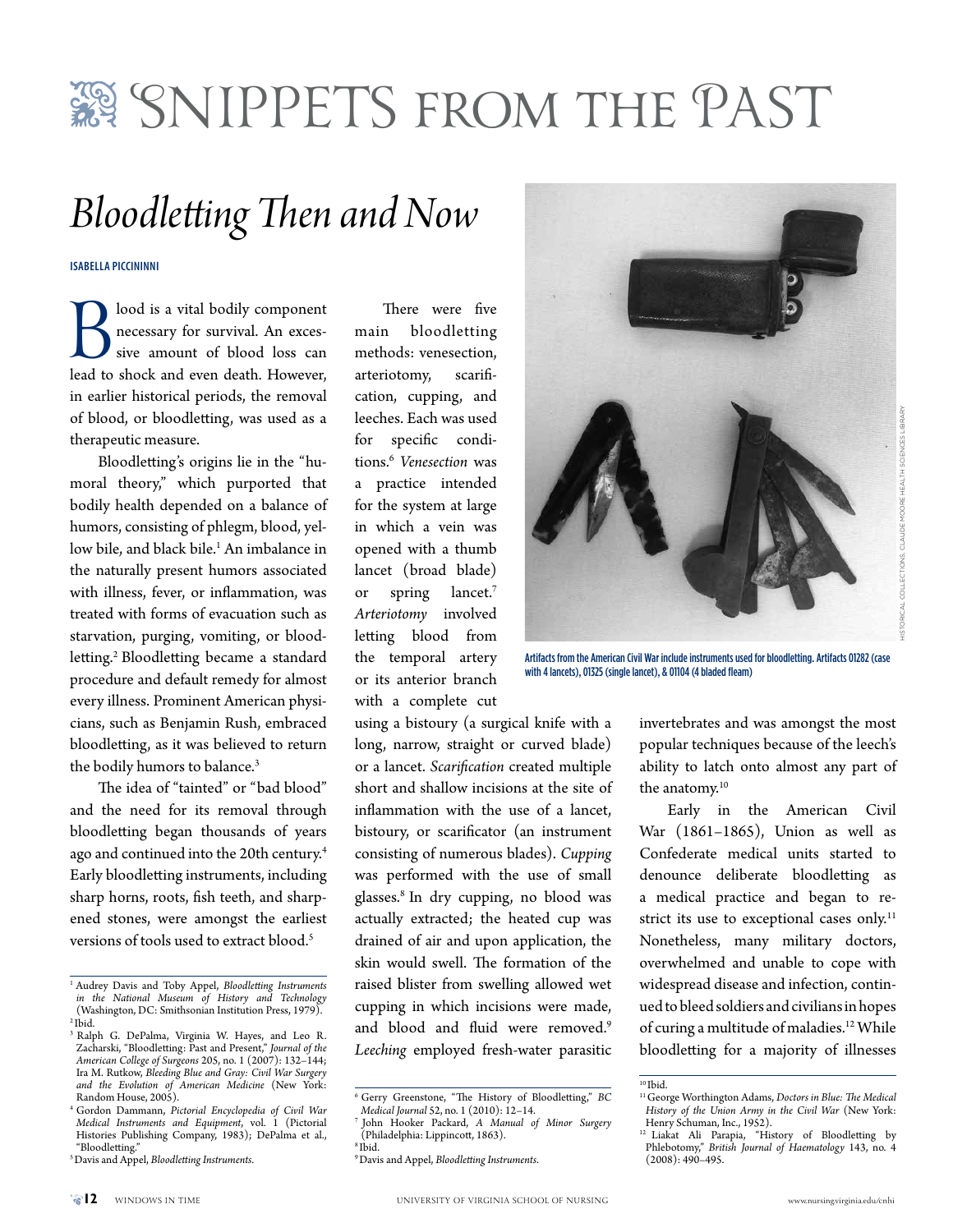declined throughout the nineteenth century, physicians continued to advocate its use for treating apoplexy, pneumonia, and pulmonary edema.<sup>13</sup> Bloodletting was recommended as a treatment for pneumonia as late as 1930 in Osler's *Principles and Practice of Medicine*. 14

Though discredited as a standard therapy, bloodletting is now being reconsidered to treat specific disorders.<sup>15</sup> Phlebotomy is the primary method of bloodletting used in western medicine for conditions in which patients have too much iron stored in their bodies and for polycythemia.16 Cupping therapy has become a trend among athletes and others, but medical verification of benefit is slim. Leeches have also made a comeback in reducing venous congestion and tissue necrosis in certain cases. Our understanding of pathophysiology is based on verification and acceptance of new scientific theories that replace disproved ones, like the humoral theory. It is primarily through scientific evidence, building upon previous knowledge and practice, that advances in medicine and science occur.

*Isabella Piccininni is a fourth year nursing student in the BSN program at the University of Virginia. She comes from Midlothian, Virginia. Following graduation she hopes to travel, pass the NCLEX, and pursue a nursing career working in critical care.*

14 William Osler and Thomas McCrae, *The Principles and Practice of Medicine*, 11th ed. (New York: D. Appleton and Company, 1930).

<sup>15</sup> Greenstone, "The History of Bloodletting." 16 DePalma et al., "Bloodletting."

# In Memoriam

## Lorraine Bowers Albrecht

 $\boldsymbol{M}$  *ith sorrow and fond memories the Center's faculty and staff announce the passing of Mrs. Lorraine Albrecht, a long-time friend and supporter of our Center. Lorraine was member of the UVA School of Nursing BSN Class of 1951 and continued her nursing career in several hospitals, ending her nursing career in Michigan at Lansing Community College, where* 

*she served as a clinical instructor. According to Dr. Arlene Keeling, "I will never forget the enthusiasm and interest in nursing history that Lorraine demonstrated when we first met. I had just given an Alumnae event talk about nursing on the Overland* 



Lorraine Bowers Albrecht, Jeanette Lancaster, William H. Albrecht, and Arlene Keeling, 2006

*Trail during the great migration west in the mid-19th century, and Lorraine approached me afterwards to express her delight with the speech. Since that time, Lorraine and her husband Bill were a constant presence at our history center presentations and receptions. Together they expressed their support through generous gifts to the Center from its inception, and we are deeply grateful. Neither will be forgotten."*



Jean Whelan, March 2016

## Jean C. Whelan, PhD, RN

It is with a very heavy heart that we mus<br>Ishare news of the passing of Dr. Jean C.<br>Whalan the American Accoriation of the *t is with a very heavy heart that we must Whelan, the American Association of the History of Nursing's past president, long-time nursing history advocate, and beloved friend and mentor to colleagues, friends of nursing history, and students. Dr. Whelan is survived by her husband, Dr. Mark Gilbert and son, Paul Gilbert; sisters Anne Whelan, Mary-Jo* 

*Whelan Karpov, Tishi Mann; and brother John Whelan. In addition to her organizational work, Dr. Whelan's many academic accomplishments include her scholarship on the history of the nursing workforce. She also was a leader in doing digital history and consulted with us on our work here at the Bjoring Center. Dr. Whelan will be greatly missed, and her legacy to nursing will be great and lasting. Contributions in her memory may be made to American Association for the History of Nursing (www.aahn.org).* ■

<sup>13</sup> Davis and Appel, *Bloodletting Instruments*.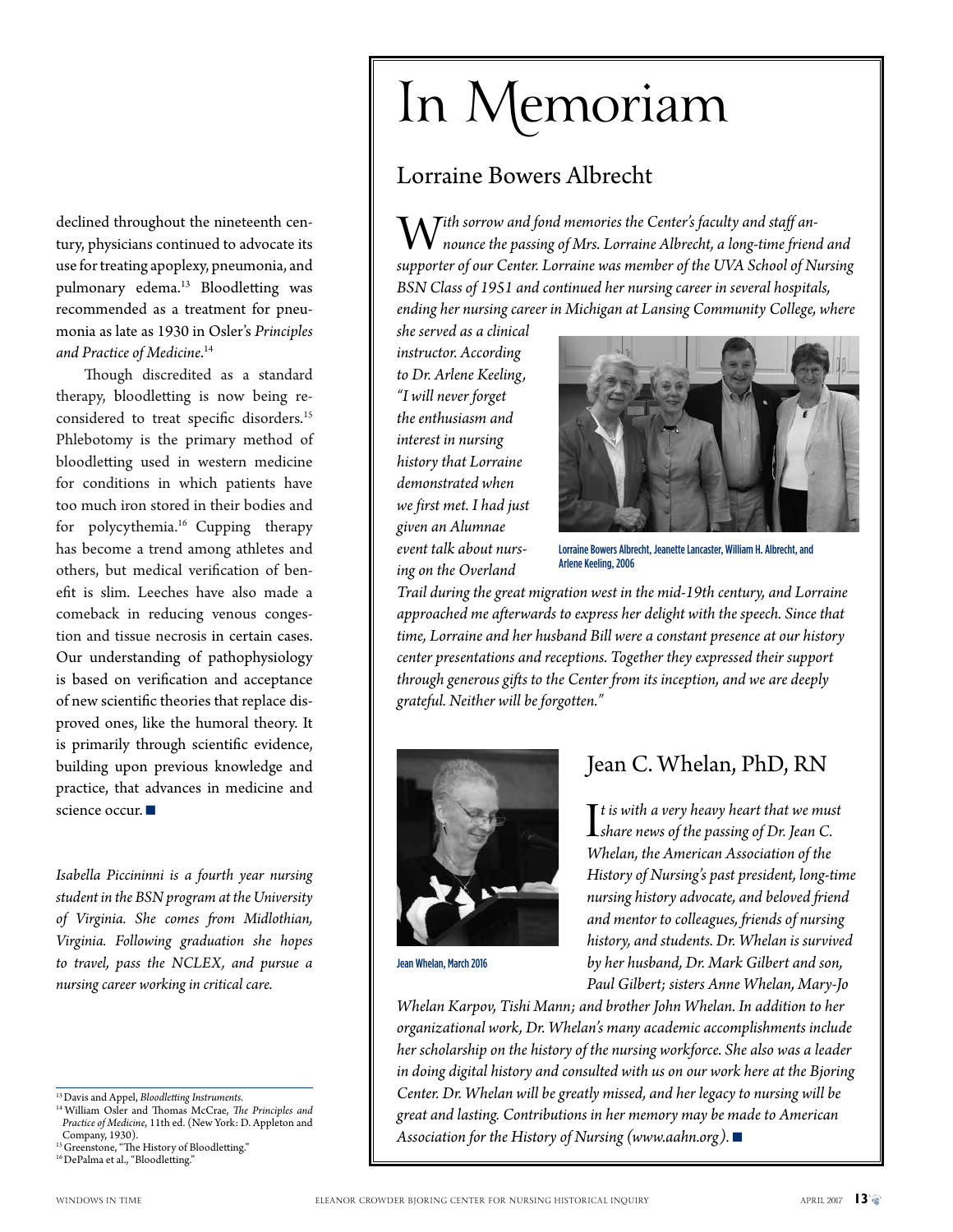

# *We would like to extend sincere thanks to each of our contributors.*

#### **GUARDIAN**

\$10,000 and above Lorraine Bowers and William H. Albrecht, Jr. Eleanor C. Bjoring Denise G. and Charles H. Sherer Barbra M. Wall

#### Diplomat

\$5,000–\$9,999 Barbara M. Brodie Debra J. Mann

#### **ENVOY**

\$3,000–\$4,999 Annette Gibbs

#### Agnes Dillon Randolph **SOCIETY** \$1,000–\$2,999

Generous Donors to the UVA School of Nursing Annual Fund UVA School of Nursing Alumni Council Jane Balint and Kenneth A. Ramsey Barbee Bancroft Janis Peacock Bellack Sue C. and F. Dudley Bryant Patricia Ann Cloonan Janet Colaizzi Melanie Hurt Cowlishaw Pauline L. Dessertine Barbara Hall Dunn Gerontological Advanced Practice Nurses Association Mary E. and Robert S. Gibson Arlene W. Keeling Richard P. Keeling Lucie S. Kelly John C. Kirchgessner B. Jeanette Lancaster Joan E. Lynaugh JoAnne H. Peach Pediatric Nursing Certification Board Rita H. and John S. Pickler Paul N. and Carol L. Veltman Donna F. and Richard P. Vinal Kenneth R. White Patricia B. and Keith Woodard

#### PHOEBE PEMBER SOCIETY

\$700–\$999 Jean C. Whelan

#### Roy Beazley Society \$400-\$699

Beta Kappa Chapter of Sigma Theta Tau Deborah Louise Bowers Katharine J. Buck Pamela F. Cipriano and Ronald B. Turner Leanna J. Crosby Linda R. and George E. Davies Vivian I. and Richard W. Douglass Marilyn E. Flood Elaine Roosendaal and Eric C. Kendrick Pamela A. Kulbok Sandra B. Lewenson Yu-Shen Lin James L. Maddex, Jr. Sarah N. Nicholson Frances M. and H. Harwood Purcell, Jr. Catherine R. Ratliff Sylvia Diane Rinker Audrey E. Snyder Jeanette Waits

#### **CENTER SUPPORTER** \$100–\$399

Terrance L. Albrecht and Louis Penner Joel G. Anderson Rima D. and Michael W. Apple Ellen D. Baer The family of Mark T. and Helen Belew Nettie Birnbach Rebecca D. Bowers Billye Jean Brown John R. and Cindy Cantwell Terry A. Carr Barbara Chamberlain Janis C. Childs Ruth R. Chitwood Anne Z. and Kenneth Gray Cockerham Rebecca Coffin Betty E. and Leonard F. Coyner Patricia D'Antonio Duke Energy Corporation Carolyn J. DuVal June W. and Porter Echols, Jr. Joe Eggly Shawn M. Floyd

Dianne M. and Charles J. Gagliano Barbara M. Gaines Megan Gibbs James W. and Virginia L. Hayes Carol S. Helmstadter Linda C. Hodges Nancy Hoffart Helen Dove Howze Larry D. Ivey Patricia A. and Edward J. Kaiser Barbara Key Joanne K. Koepnick Gayle M. Lorenzi Burden S. Lundgren Brigid Lusk Ruth G. Manchester Diane J. Mancino Adrian S. Melissinos Elfrida H. Nord Gay A. Redcay Paula T. and Marshall Ruffin, Jr. Cynthia Worrell and John R. Sanborn Margarete Sandelowski Constance Gouyer Sanders Karen Saunders Diane J. Skiba David Valentine Strider, Jr. Ann G. and Alton Lee Taylor Carol A. Taylor Sue C. and Patrick M. P. Taylor Tim Thrower Dorothy F. Tullmann Kenneth J. Walker Lynn Irene Wasserbauer Douglas W. Webbink Robert A. and Diane W. Wiegle Lisa M. Zerull

#### Friends of the Center

Up to \$99 Shirley Davis and James R. Ayers III Susan B. and S. Jeffrey Bastable Elizabeth M. Bear Geertje Boschma Sarah C. and James T. Cargile Rita Kathleen Chow Cynthia A. Connolly Betty A. Cox Mary T. K. Deardorff Sarah P. Delaware Evelyn Jane Driver Margaret E. Easter

Judith and Jonathon Erlen M. Louise Fitzpatrick Shirley M. Gullo Felicity Harper Kathryn W. Kelsey Kathleen A. Koon Gretchen E. La Godna Eloise R. Lee Maryann Doris Lee Laura J. Markman Ann T. McKennis Ann B. and M. Scott Mingledorff Rita Monahan Margaret R. Pahmier John L. Parascandola Linda C. and David H. Pearce Ann and E. Walter Pressey Whitney Jones and Andrew C. Robertson Nancy Gray and Michael E. Rockers Mary T. Sarnecky Todd L. Savitt Carla Schissel Vicki Lynn Schwab Thomas D. Smith Vickie H. Southall Mary P. Tarbox Florence Weierbach

#### In Honor Of

Barbara M. Brodie Janis Peacock Bellack Katharine J. Buck Melanie Hurt Cowlishaw Edward J. and Patricia A. Kaiser James L. Maddex, Jr. Carla Schissel Jean C. Whelan

#### Dorrie Fontaine

Debra J. Mann Paula T. and Marshall Ruffin, Jr.

Arlene W. Keeling Debra J. Mann Sylvia D. Rinker Paula T. and Marshall Ruffin, Jr.

Rosalia Ross Whitney Jones and Andrew C. Robertson

Ann G. Taylor Joel G. Anderson Barbra M. Wall

Debra J. Mann

#### In Memory Of

Lorraine Bowers Albrecht Terrance L. Albrecht and Louis Penner William H. Albrecht, Jr. Vivian I. and Richard W. Douglass Joe Eggly Felicity Harper Ann and E. Walter Pressey

#### Mary Ann Blount

Cynthia Worrell and John R. Sanborn

Denise K. Carr Arlene W. Keeling Barbra M. Wall Jean C. Whelan

Evelyn Hanie Jones Carolyn J. DuVal

Alice Leathers Maddex James L. Maddex, Jr.

Billy M. Mann The Family of Mark and Helen Belew

Cynthia A. Connolly Larry D. Ivey Barbara Key Robert A. and Diane W. Weigle

Bonnie Jean Mann John R. and Cindy Cantwell

Larry D. Ivey Debra J. Mann Barbra M. Wall Robert A. & Diane W. Weigle

Amye R. Russell

John R. and Cindy Cantwell Ann and Neal Hittner Debra J. Mann Greg and Ginger O'Brien Barbra M. Wall

Shirley Gordon-Webbink Douglas W. Webbink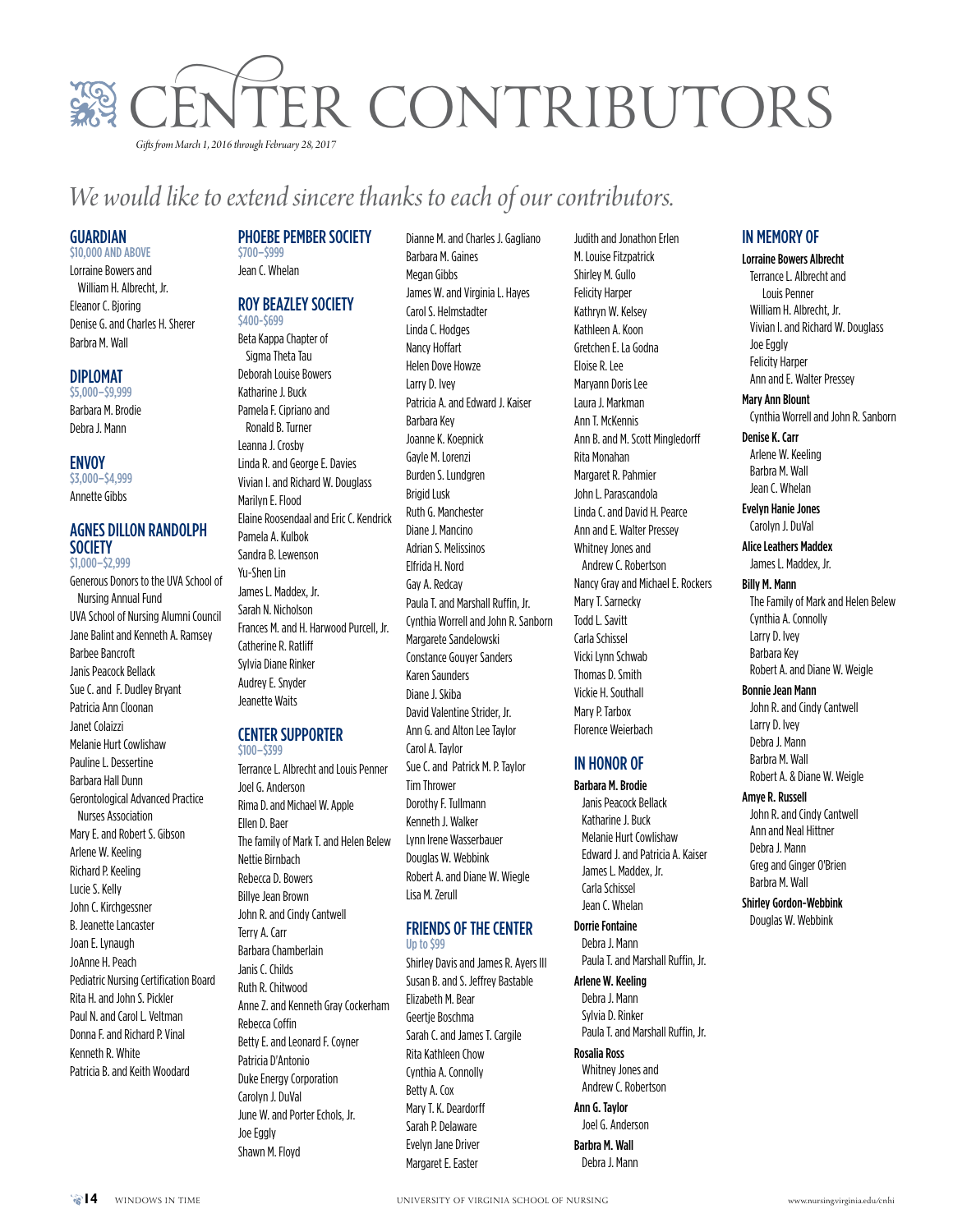

Dursis Rale ust be very last ful in deal<br>boxy patient one need only<br>they shemalued way it only how they themselves would the he shaw quest the gates red an but a natur auch to give the path and thoughtful einderstand required wery little einderer mean the life little effort<br>mean the life unce littles<br>mal life or the Lorraine Bowers Albrecht Collectional life or becoming an introvert he multe must teach the patient the oroger care must teach the patient the<br>evitate hunder in caloctomy and haw to<br>Hostomy the US narmal bar regulate him all find calculations factured how to<br>Obsetomy that I in narmal Sauvel how to<br>Upsuil mulat the included

# *The Lorraine Bowers Albrecht Collection*  **Rebecca A. Coffin, PhD, RN**

IST IST ISLAM THE MANUSTER ALBrecht Graduated from University of Virginia School of Nursing in 1951. Albrecht taught for years at the graduated from University of Virginia School of Nursing Lansing Community College in Michigan before retiring from nursing in 1993. She generously donated her collection to the Center in September of 2007.

The collection begins chronologically with items pertaining to Albrecht's days as a nursing student. Photos of Albrecht and her peers in their nursing uniforms are reminiscent of the period. Albrecht included original "case studies" of patients she cared for while in clinical; one case study discusses care of the patient undergoing a colostomy. Another

case study begins to describe a middleaged housewife initially presenting with sinusitis, but develops into a deeper review of the patient's psychosocial problems. These hand-written case studies differ from contemporary nursing care plans and concept maps used in nursing education, and serve as excellent artifacts to showcase aspects of nursing clinical education in the late 1940s and early 1950s. Artifacts adding to the scope of this collection include a nursing cap, surgical cap, surgical brush, and scissors.

Medical illustrations and the curriculum that Albrecht taught while she was an instructor at Lansing Community College are also included in the collection.

# ECBCNHI Recent Acquisitions

**Delores Ault** nursing posters **Joseph Daniel Brown, III** antique baby scale **June Welsh Echols** University of Cincinnati School of Nursing material, c. 1950s **Mary Fisher** public health nurse bag, obstetrical stethoscope, bulb syringe c. 1960s **Dianne Gagliano** additions to the Gagliano Collection relating to her experience as a flight nurse in Vietnam Patricia Quill St. Vincent's Hospital School of Nursing memorabilia, and additions to the New York State Coalition of Nurse Practitioners Collection

Four nursing manuals from Albrecht's curriculum plus a Health Assessment Handbook from 1989 can be found here. The curriculum manuals provide instruction on fundamental nursing procedures, such as handwashing and bed baths. A plaque honoring Albrecht's commitment to nursing was given to her at her retirement in 1993, and this is also part of the collection. Artifacts from Albrecht's days as student and teacher can inform historians interested in the broader field of nursing education.

Perhaps of special interest to UVA students and alumni are clippings from various newspapers regarding the building and dedication of the Josephine McLeod Nursing Education Building, as well as the 1972 building dedication program. The contents of a scrapbook containing newspaper clippings, programs, publications, and graduation information about UVA School of Nursing are also in this collection.  $\blacksquare$ 

Above, Lorraine Albrecht as a first-year student, 1949, and her handwritten case study of a patient undergoing a colostomy.